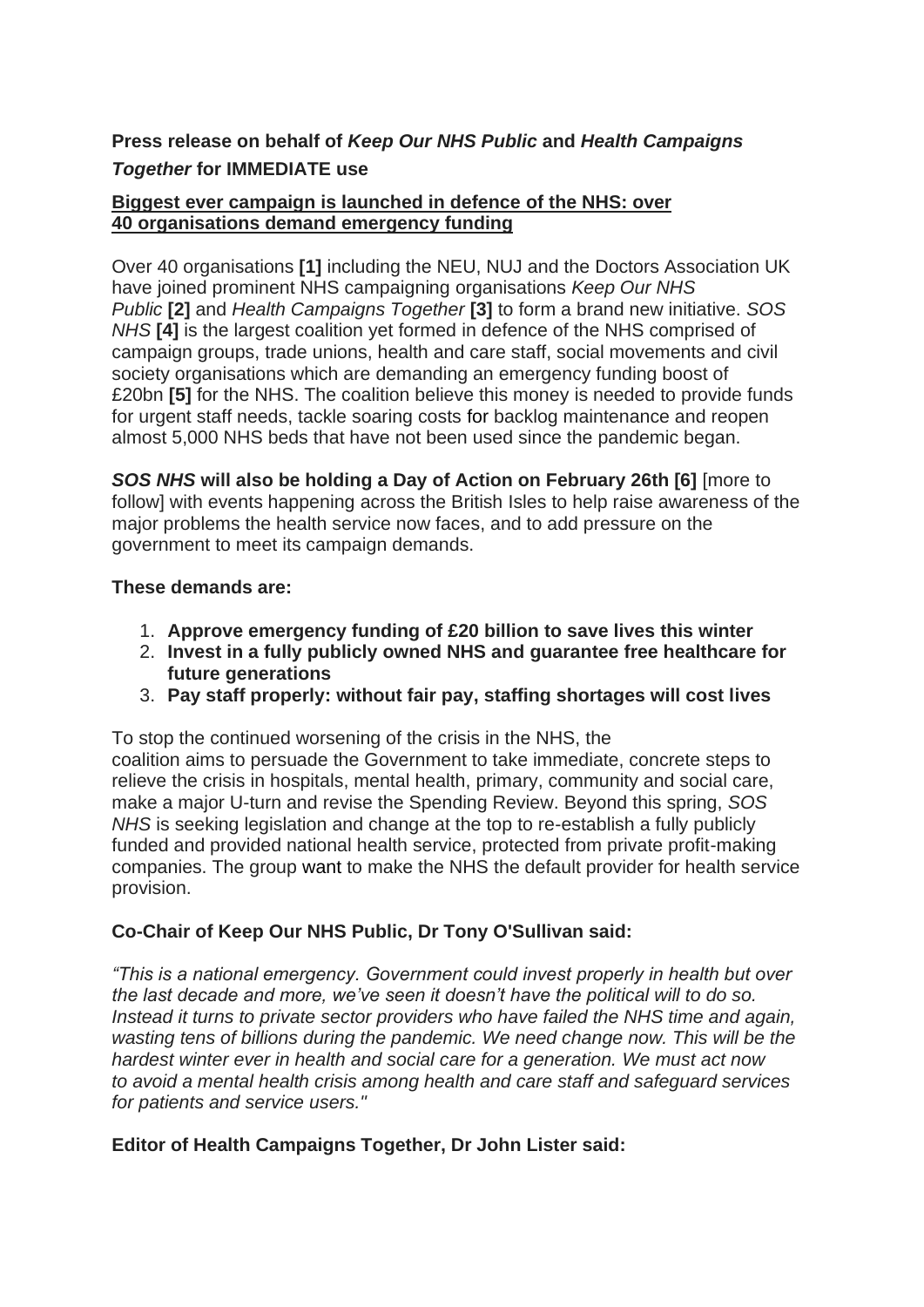*"To ensure no more billions are wasted on private contracts, such as we saw during the pandemic, the government must invest much more in our NHS – restore and expand NHS capacity; repair or rebuild crumbing hospitals; and reopen unused NHS beds. Repeating the mantra that the government has introduced the "health and care levy" – releasing a dribble of extra funding from April onwards – does nothing to restore morale or tackle current pressures and problems. It's vital to increase investment, with new targets for recruitment, training, and levels of pay that would prevent the service losing staff. We also need to build a properly resourced, publicly run national care and support service, and invest in public health and policies to tackle huge and growing inequalities in health. This Government has shown it won't change course without pressure from below: but U-turns have occurred. It's up to us to pile on that pressure."*

#### **Writer, comedian, patron of Keep Our NHS Public, and former doctor Adam Kay said:**

*"I can't put it better than the six letters of this campaign: SOS NHS. The NHS is at a crucial moment. It needs our help and it needs it now."*

## **[ends]**

Spokespeople are available for interview. Contact Samantha Wathen, Press Officer for Keep Our NHS Public [press@keepournhspublic.com](mailto:press@keepournhspublic.com) or Call/WhatsApp: 0777 6047472

#### **Notes to editors**

- 1. Link to the organisations involved: <https://sosnhs.org/>
- 2. Keep Our NHS Public is a national independent organisation campaigning for a well-funded, publicly owned and provided NHS and a National Care, Support and Independent Living Service [www.keepournhspublic.com](http://www.keepournhspublic.com/)
- 3. Health Campaigns Together is an affiliate organisation established in defence of the NHS <https://www.healthcampaignstogether.com/index.php>
- 4. SOS NHS: <https://sosnhs.org/>
- 5. **Why £20bn?**: The bill for backlog maintenance to repair crumbling buildings and replace obsolete equipment has soared to £9.2 billion – double the £4.5bn capital allocation to NHS England. The lack of maintenance causes thousands of incidents each year that interfere with clinical care and put patients at risk. To tackle the most urgent of these issues will cost around **£5bn**: in addition, **up to £6bn** needs to be made available to rebuild a dozen or so hospitals built in the 1970s using reinforced autoclaved aerated concrete planks, which are in danger of collapse. An additional **£3bn** is needed to reorganise, rebuild and in some cases refurbish hospital buildings to enable them to **reopen almost 5,000 beds** that were closed in 2020 to allow for social distancing and infection control, and remain unused today. **£3bn capital** and **£5bn over 3 years** in additional recovery revenue funding to equip **mental health** services to cope with the increased demands since the pandemic and expand services for adults and children, as called for by the Royal College of Psychiatrists. More investment is also urgently needed at local level to reverse recent years of cuts and rebuild public health